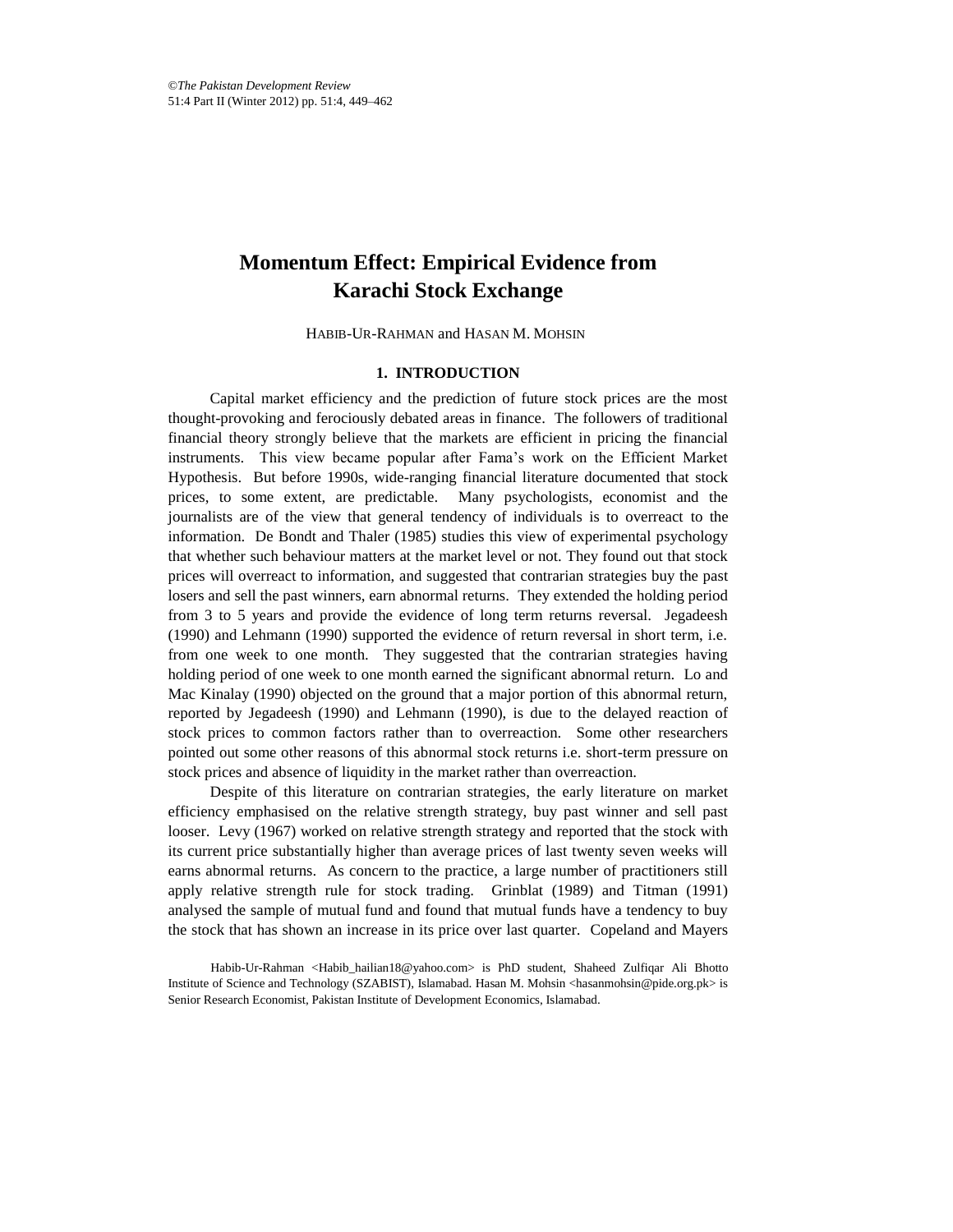(1982) and Stikle (1985) also suggested the abnormal returns realised by the relative strength strategy. Jegadeesh and Titman (1993) analysed this contradiction between practitioners and academic literature and pointed out some possibilities. One possibility is that the abnormal returns earned by practitioners are fake or un-correlated to their tendency towards the buying past winners. Second possibility is the difference of time period used in both analyses. Contrarian strategies used the trading strategies either based on very long holding period, 3 to 5 years, or very short period, one week to one month. However, time period used in the case of abnormal return realised by practitioners is three months to twelve months. Then Jegadeesh and Titman (1993) documented this strategy and found momentum effect in American Financial Markets by considering 16 medium temporal horizons. As this was a very serious question on the market efficiency hypothesis. Some researchers objected this empirical statement of momentum effect and refer it to snooping data. Schwert (2002) reported the momentum effect as temporary phenomena and it should disappear as it becomes visible to the investor's community.

As I tested the momentum effect on the stock returns of companies listed on Karachi Stock Exchange, cultural and institutional differences were expected to affect the results as compared to the western countries. Hofstede (1999) analysed that Asians tend to score low in "individualism" test as compared to the western countries test takers. Individualism hasn't any direct relationship with the momentum effect but it relates to "overconfidence" and "conservatism". Danial and Subrahmanyam (1998) and Barbris, Shlifer, and Vishny (1998) suggested that the "overconfidence" and "conservatism" are the determinants of relative strength/momentum strategies.

In 2000, Chui, Titman, and Wei were the first to analyse the momentum effect on the Eight Asian Stock market's return from 1976 to 2000. They constructed 6-6 months value weighted strategy, in which winners and losers stocks were ranked as top and bottom 30 percent respectively. They reported very low momentum effect in Asian markets (Sig only in Hong Kong), except Indonesia and Korea. I expected no momentum effect or very low, if and statistically insignificant.

# **2. LITERATURE REVIEW**

Jegadeesh and Titman (1993) conducted the study by analysing the AMEX and NYSE stocks from 1965 to 1989. They formed 32 strategies with the formation and holding period from 3 months to 12 months (with and without one week gap in formation and holding periods). They reported the positive returns against each 32 zero-cost momentum portfolio. All of these returns were statistically significant except 3/3 months strategy (the strategy with 3 months formation period as well as 3 months holding period). They reported the momentum effect in American Stock's markets with average monthly return of 1 percent. Further, they reported that these average returns of these portfolios are not due to their idiosyncratic risk or delayed reaction of stock prices to common factors. They reported average monthly returns of 0.095 (t-statistics .0307) in 6/6 strategy.

Conrad and Kaul (1998) changed the time period and investigated the momentum effect in American Stock's markets from 1962 to 1989. Further, they decreased the strategies from 3-12 months to 1-36 weeks (where one week is the formation period and 36 weeks were the holding period). They reported the positive returns of zero-cost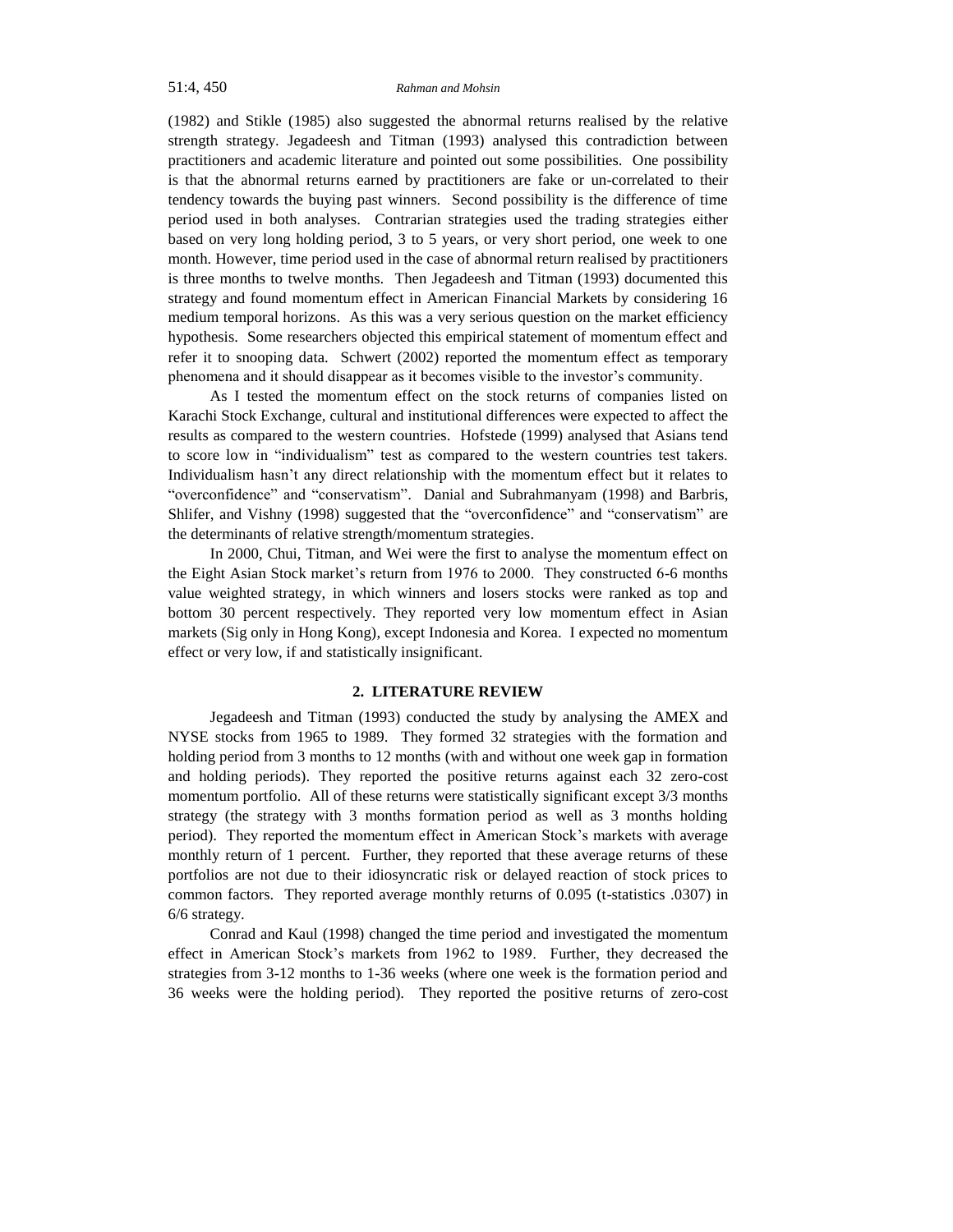momentum portfolio with statistically significance, except 1-1 week. So, they confirmed the momentum effect documented by Jegadeesh and Titman (1993).

Chan, Jegadeesh, and Lakonishok (1996) used the primarily listed stock on the NYSE, NASDAQ, and AMEX but they used only 6-month/6-months strategy, the most representative strategy. They reported the zero-cost momentum return of 0.088 over the first two quarters and the return was not less than 0.154 over the first four quarters. But, these returns were –0.06 and 0.012 respectively in the year two and three, following the date of formation. These results are consistent with the above discussion by JT (1993) on the contradiction between practitioners and the proponents of contrarian strategy.

Lee and Swaminathan (2000) objected on the study conducted by Chan, Jegadeesh, and Lakonishok (1996, 1999) keeping in view the Fama and French three factor model. They were of the view that NASDAQ should be excluded from the analysis because NASDAQ firm are smaller and it is more difficult to involve in the trading of relative strength strategies. Then, they conducted the study on the data from 1965 to 1995 using all listed firms of NYSE and AMEX. They constructed 16 different strategies, i.e. 3-3, 3-6, 3-9, 3-12; 6-3, 6-6, 6-9, 6-12; 9-3, 9-6, 9-9, 9-12; 12-3, 12-6, 12- 9, 12-12; and reported positive and statistically significant returns for all of the constructed strategies. Korajczyk and Sadka (2004) also reported the momentum effect after incorporating the risk and transaction cost.

Rouwenhort objected that all of the studies to support the momentum effect were conducted on the same data set and this effect may be due to the snoopy data. Then Rouwenhorst (1998) decided to conduct the study in an international context. He selected 2190 European companies and used the sample data ranging 1980-1995. He constructed 32 different strategies; 16 strategies without one month gap between formation period and holding period and 16 strategies with one month gap between formation period and holding period, and reported the positive and statistically significant returns from momentum portfolio. One interesting aspect of their study was that the worst and best performing portfolios were same as reported by Jagedeesh and Titman (1993). Results of remaining 16 strategies, with a gap of one month after formation period were also same as reported by the Jegadeesh and Titman (1993) in their original study on American Stock Market's returns. Further, he extended the analysis on individual countries and found a strong momentum effect in Holland, Denmark, Belguim and Spain. At the end, he also analysed the momentum effect even after incorporating the firm's size. He also reported the reversal in second year as by JT (1993). De Bondt and Weber (1998) reported the momentum effect in Frankfurt Stock Exchange (FSE) with the sample from 1961 to 1991, but they used a different methodology. They supported momentum effect by reporting the cumulative excess returns of all zero-cost momentum portfolios, where the excess return is the difference between zero-cost momentum portfolio and the index return. Dijk and Huibers (2002) examined 15 European countries by taking the sample from 1987 to 1999. They changed the formation and holding periods; formation period was fixed by 12 months and holding period was of 1, 3, 6 and 12 months. They observed the momentum in all of the constructed strategies by reporting the positive and statistically significant results of all zero-cost momentum portfolios. Risk adjusted returns, reported by Dijk and Huibers (2002) were also positive. Rouwenhorst (1999) was against the first to investigate the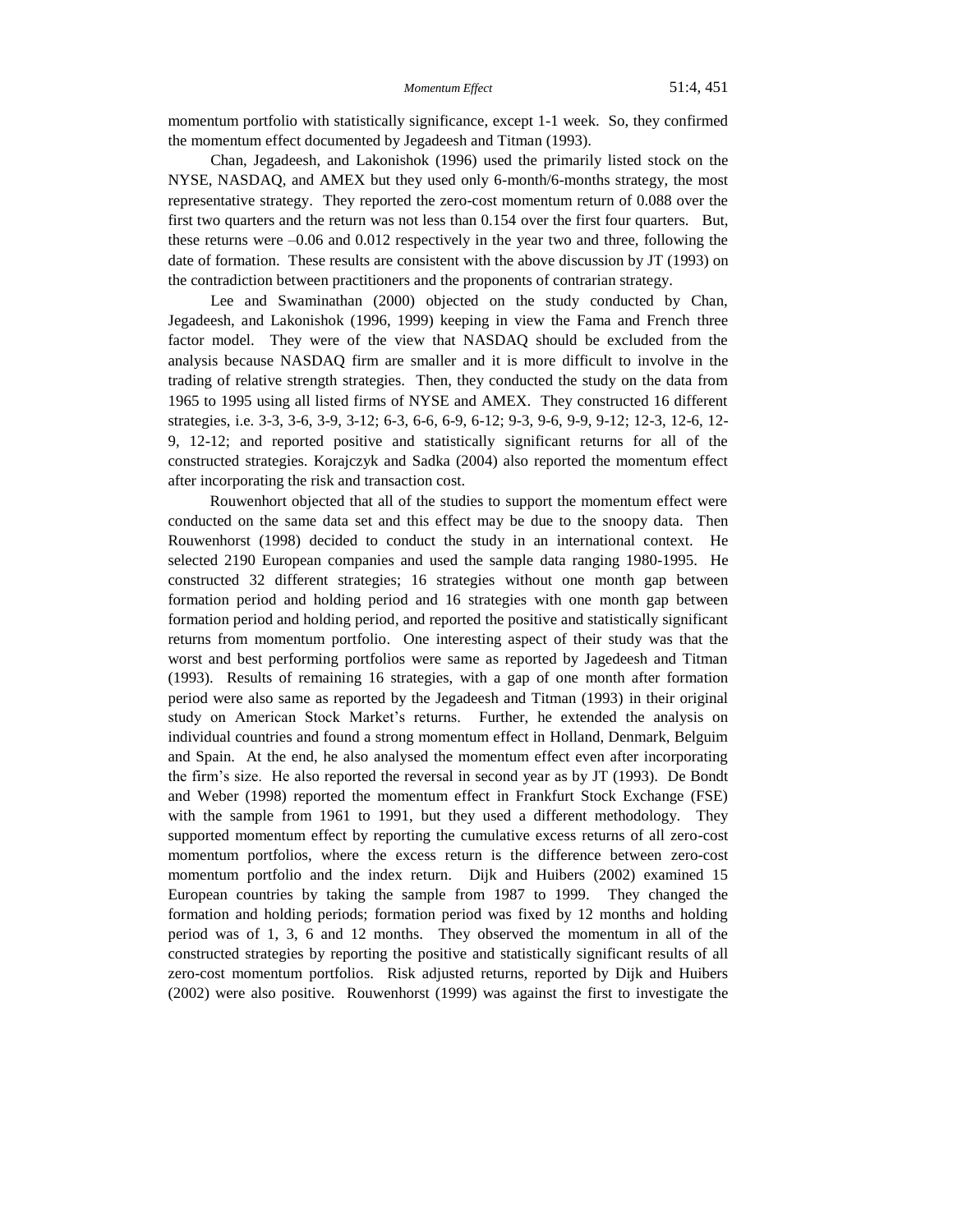## 51:4, 452 *Rahman and Mohsin*

emerging markets with respect to momentum effect. He examined the sample of 1705 companies from 20 emerging countries from 1982 to 1997. He reported the momentum effect in 17 out of 20 countries with a slightly change in methodology, i.e. ranking the stock portfolios; top 30 percent, middle 40 percent, and bottom 30 percent. The momentum was lower in emerging markets as compared to developed markets [Rouwenhorst (1999); Jigadeesh and Titmann (1993)].

Momentum effect was studied in American Stock Market's returns, European Stock Market's returns and in the Emerging Stock Market's returns, as discussed in above mentioned literature. Then, in 2000, Chui, Titman, and Wei were the first to analyse the momentum effect on the Eight Asian Stock market's return from 1976 to 2000. They constructed 6-6 months value weighted strategy, in which winners and losers stocks were ranked as top and bottom 30 percent respectively. They reported very low momentum effect in Asian markets (Sig only in Hong Kong), except Indonesia and Korea. However, a strong reversal effect was observed in the Asian Stock Market's returns. Griffin, Ji, and Martin (2003) analysed the worldwide momentum effect by constructing 6-6 strategy and collected the data from following regions: Africa, Asia, Europe, and the United States. They found momentum effect in almost all of the studied countries of the world except the Asian countries having the weakest momentum effect. Faten (2011) studies almost 100 companies listed on the Tunisian stock markets. He constructed 16 relative strength strategies and reported the average monthly return of 0.0243 in zero -cost momentum portfolio. Further he reported the effect of size and market factors on momentum profits.

As Asian markets were studied with only one strategy and the sample was upto 2000 [Chui, Titman, and Wei (2000)], I intended to focus on Karachi Stock Exchange. So, I will take a sample from Karachi Stock Exchange from 1999 to 2008. Rest of the paper is as follows; Section 3 represents the methodology, Section 4 presents the data analysis and discussion, and Section 5 will show the conclusion of the study.

#### **3. METHODOLOGY**

In the first section, I constructed the momentum strategies and for the selection of momentum strategies, I analysed the following techniques;

- (1) Weighted Relative Strength Strategy versus Decile,
- (2) Full versus Partial Rebalancing,
- (3) Equally-Weighted versus Value-Weighted Portfolio.

Further, I will discuss about the formation and holding periods, and the methods of calculating average monthly returns in all of the constructed strategies for our analysis, in last part of this section.

#### **3.1. Momentum Effect Strategies Construction**

To test the momentum effect in Pakistani Stock Market's returns, 16 momentum strategies (3-3, 3-6, 3-9, 3-12; 6-3, 6-6, 6-9, 6-12; 9-3, 9-6, 9-9, 9-12; 12-3, 12-6, 12-9, 12-12) were constructed with some special following considerations;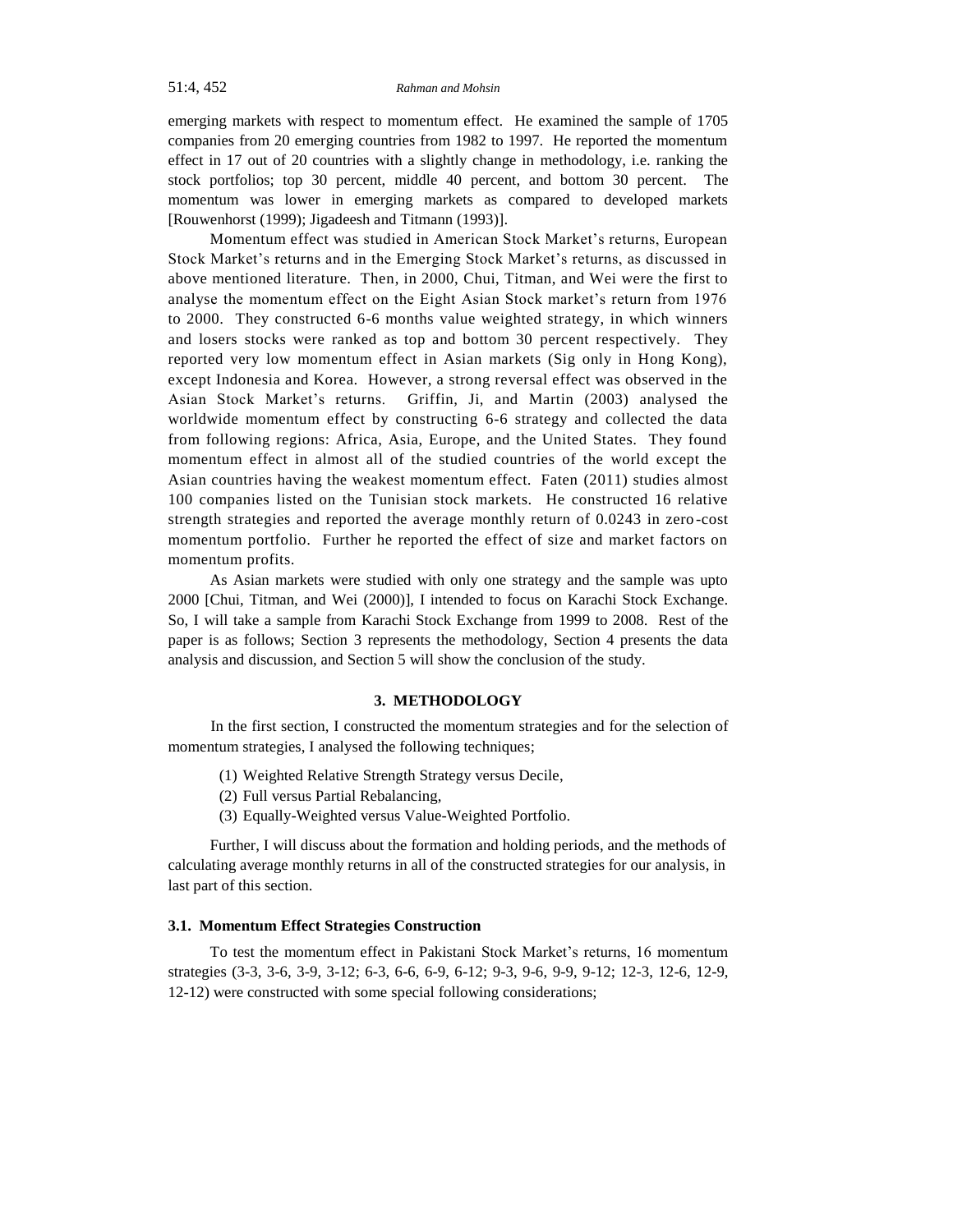# **3.1.1.** *Weighted Relative Strength Strategy versus Decile*

For ranking stock in each portfolio (winner's portfolio, losers' portfolio and momentum portfolio), literature suggested two methods i.e. WRSS and Decile Strategy. In WRSS, stock is ranked by comparing its performance with average sample performance. Momentum Portfolio is constructed by;

| Momentum Portfolio                                                                                                                              |  |
|-------------------------------------------------------------------------------------------------------------------------------------------------|--|
| • Long position in the stock that has performed above sample average;<br>• Short position in the stock that has performed below sample average; |  |

Weight of asset *i* is calculated as;

 $Wi = \pm \frac{1}{N}$  $\frac{1}{N}$  (

Where:  $AR =$  the average (arithmetic mean) of returns of all of the sample,

 $R_i$  = Return of the evaluated asset,

 $N =$  the number of stock in entire sample.

While in Decile strategy, stocks are ranked on the basis of their historical performance as follows;

| Momentum Portfolio                                                                                                                                         |
|------------------------------------------------------------------------------------------------------------------------------------------------------------|
| • Long position in top portfolio (in descending order of all portfolios);<br>• Short position in bottom portfolio (in descending order of all portfolios); |

I selected the "Decile Strategy" due to one severe problem in WRSS, i.e. weighting scheme.

## **3.1.2.** *Full versus Partial Rebalancing*

Second important consideration is to decide about rebalancing technique. In full rebalancing, each portfolio is reshaped at end of each formation/period, while partial rebalancing technique rebalances each portfolio at beginning of each months as follows;





F.P. (For Formation/Period) & H.P. (For Holding/Period) F.P. (For Formation/Period) and H. P. (For Holding/Period)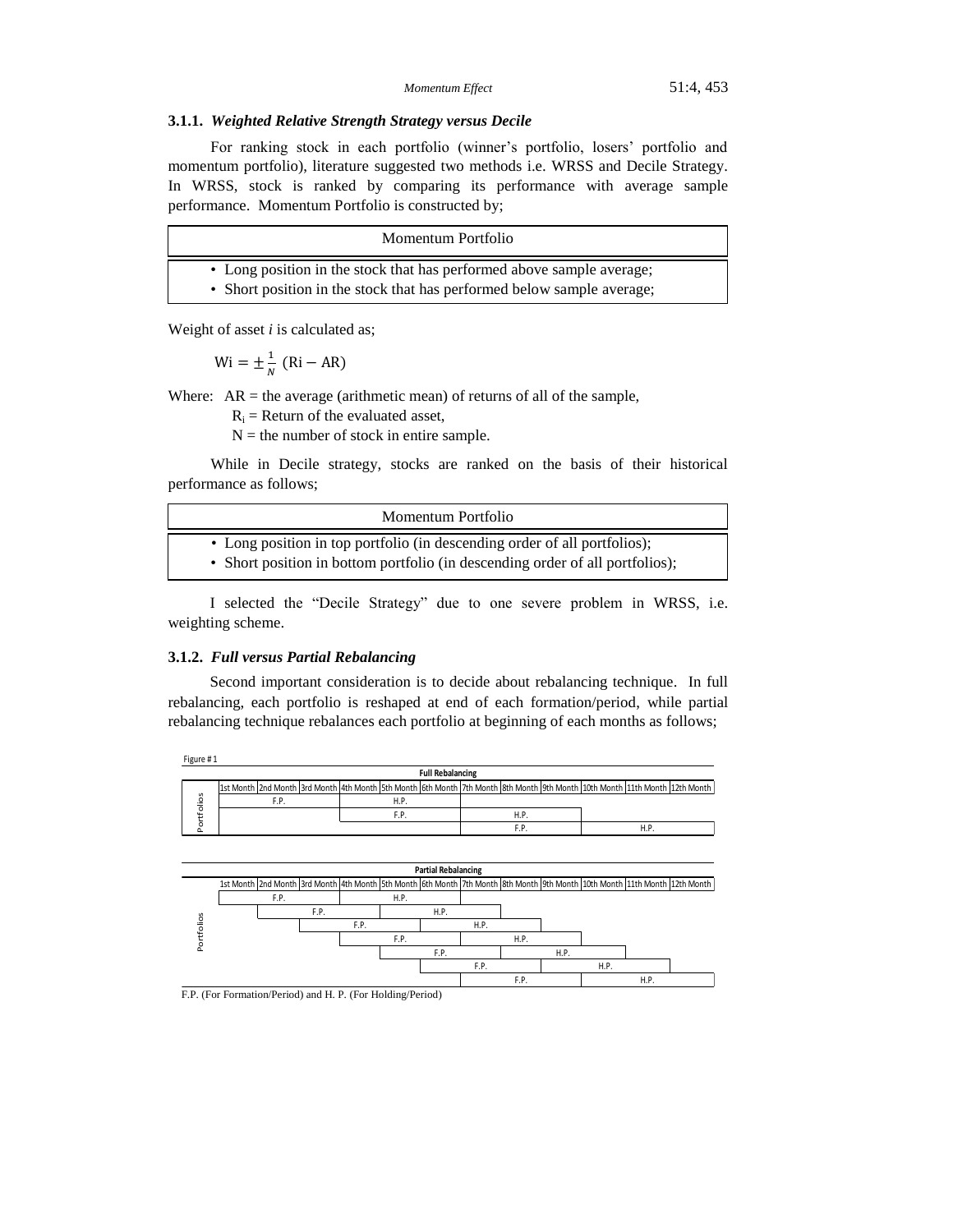We used full rebalancing method because this method is more viable to private investor because he does not follow the market on monthly basis.

#### **3.1.3.** *Equally-Weighted versus Value-Weighted Portfolio*

The Next important consideration is regarding the weights assigned to each portfolio. In equally-weighted method, portfolios are constructed irrespective of the market capitalisation. On the other hand, portfolios are weighted on the basis of market capitalisation in value-weighted portfolio. By using the value-weighted portfolio method, it becomes very difficult to conclude that either effect is in entire sample or only in stock having large capitalisation. So, we selected equally-weighted portfolio for our study.

## **3.2. Calculating the Average Monthly Returns**

On the basis of these considerations, we collected monthly stock prices of the selected companies listed on Karachi Stock Exchange. We calculated the stock returns from stock prices by using continuous compounding returns;

$$
R_t = 100\% \, X \, \ln(\frac{P_t}{P_{t-1}})
$$

We arranged the selected companies in descending order and selected top 10 and bottom 10 companies for calculating the average monthly returns. First portfolio with the stock having highest returns and last portfolio with the lowest stock return are known as Winner's stock and loser's stock in the literature as well as in our study. Next step is to construct the momentum portfolio; that is constructed on the basis of long position in winner's stock portfolio and short position in the loser's stock portfolio. Momentum effect is evaluated by calculating the average monthly returns in holding period (period starting immediately after formation period). The following 16 strategies were constructed;

**Fig.2. Strategy-wise Formation and Holding Periods**

| <b>Momentum Strategy</b> | <b>Respective Formation and Holding Periods</b>                |
|--------------------------|----------------------------------------------------------------|
| Strategy $1(3/3)$        | Where: Formation Period=3 months and Holding Period=3 months   |
| Strategy $2(3/6)$        | Where: Formation Period=3 months and Holding Period=6 months   |
| Strategy $3(3/9)$        | Where: Formation Period=3 months and Holding Period=9 months   |
| Strategy $4(3/12)$       | Where: Formation Period=3 months and Holding Period=12 months  |
| Strategy $5(6/3)$        | Where: Formation Period=6 months and Holding Period=3 months   |
| Strategy $6(6/6)$        | Where: Formation Period=6 months and Holding Period=6 months   |
| Strategy $7(6/9)$        | Where: Formation Period=6 months and Holding Period=9 months   |
| Strategy $8(6/12)$       | Where: Formation Period=6 months and Holding Period=12 months  |
| Strategy $9(9/3)$        | Where: Formation Period=9 months and Holding Period=3 months   |
| Strategy $10(9/6)$       | Where: Formation Period=9 months and Holding Period=6 months   |
| Strategy 11 $(9/9)$      | Where: Formation Period=9 months and Holding Period=9 months   |
| Strategy 12 (9/12)       | Where: Formation Period=9 months and Holding Period=12 months  |
| Strategy 13 (12/3)       | Where: Formation Period=12 months and Holding Period=3 months  |
| Strategy 14 (12/6)       | Where: Formation Period=12 months and Holding Period=6 months  |
| Strategy 15 (12/9)       | Where: Formation Period=12 months and Holding Period=9 months  |
| Strategy 16 (12/12)      | Where: Formation Period=12 months and Holding Period=12 months |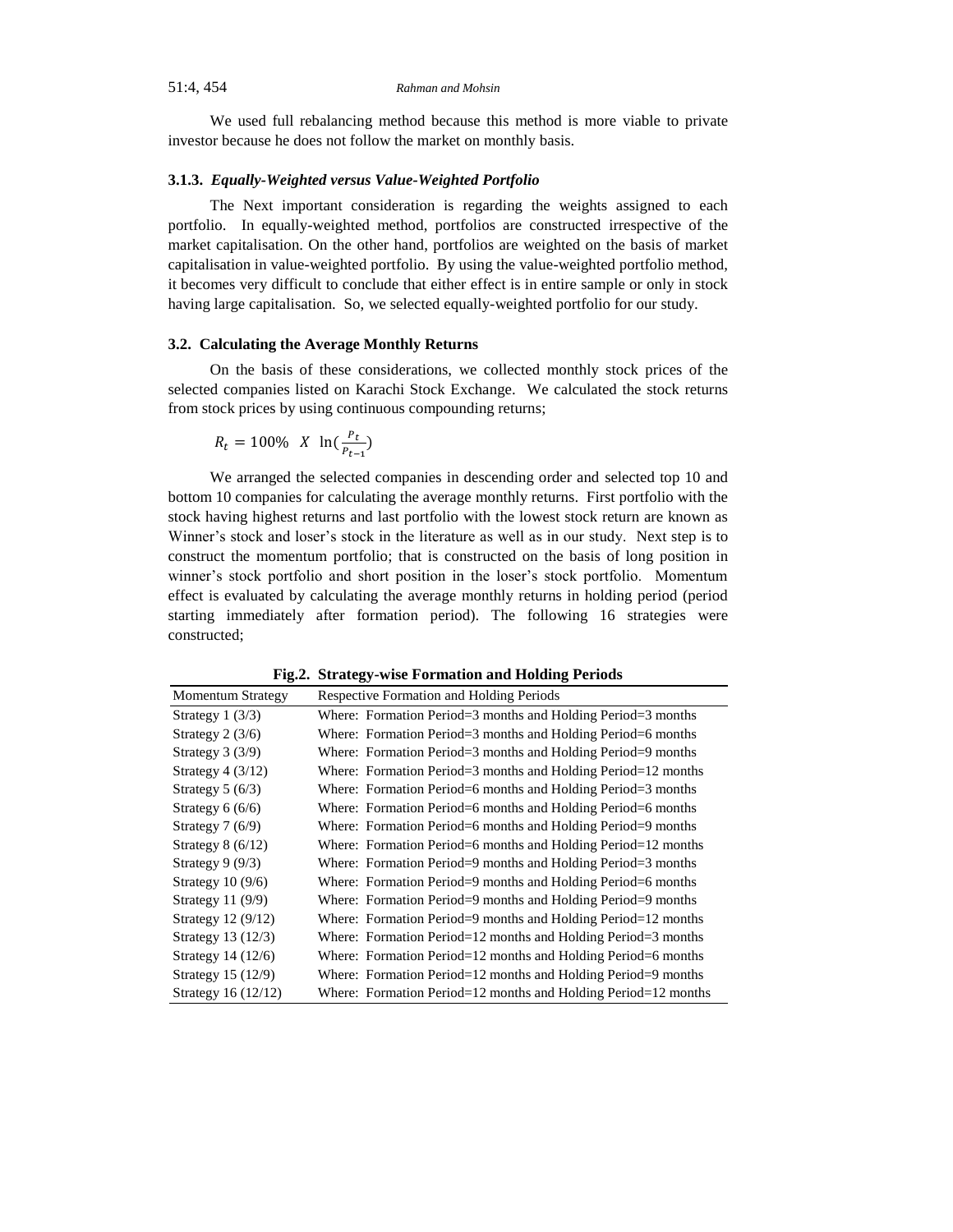#### **3.3. Other Issues in Strategies Construction**

In order to find the momentum effect in Pakistani markets, we collected the monthly stock prices of 300 companies listed on Karachi Stock Exchange from Jan 1999 to December 2007. We found negative returns of zero-cost portfolio in 15 out 16 strategies. There was a decreasing trend in momentum losses reported from zero-cost portfolio. This was a good indicator towards a very small momentum effect as reported by Griffin, Ji, and Martin (2003). They analysed the worldwide momentum effect by constructing 6-6 strategy and collected the data from following regions: Africa, Asia, Europe, and the United States. They found momentum effect in almost all of the studied countries of the world except the Asian countries having the weakest momentum effect; aligned with Chui, Titman, and Wei (2000).

By evaluating the decreasing trend and reported results of Griffin, Ji, and Martin (2003), the study extended to "Long Period Analysis". Finally we subdivided the sample in two groups to check the momentum effect. We changed the sample after finding small evidence of momentum. Another sample of monthly stock prices of 50 companies listed on Karachi Stock Exchange was taken and analysed the effect by taking eight most representative strategies, i.e. 6/3, 6/6, 6/9, 6/12 and 12/3, 12/6, 12/9, and 12/12.

#### **3.4. Robustness Test**

The momentum effect may be associated with the specific type of stocks on the basis of market capitalisation, book to market value and trading volume. We ranked the stock with respect to market capitalisation, book to market value and trading volume in case of strong momentum effect reported in Karachi Stock Exchange.

#### **3.5. Risk Identification**

The risk and return are associated with each other and we should identify the risk factors if momentum strategies reported the reasonable abnormal profit by having long position in past winners and short position in past losers in Karachi Stock Exchange. We have used CAPM and Fama and French 3 factor model to identify these risk factors.

# **4. DATA ANALYSIS AND DISCUSSION**

This section presents the results of all 16 momentum strategies calculated from the monthly stock prices of 300 companies from 1999 to 2007. Strategies were constructed on the basis of equal weights and full re-balancing strategies. Stocks were ranked on the basis of average monthly returns of formation period and then ten companies from the top and ten from the bottom were selected as winners and losers stocks respectively. Table 1 presents the results of the momentum strategies; where no momentum effect was supported except 12/9 strategy that allowed an average monthly return of 1.25 percent, statistically significant but I can observe a decreasing trend in losses reported in zero-cost momentum portfolios (Figure 3).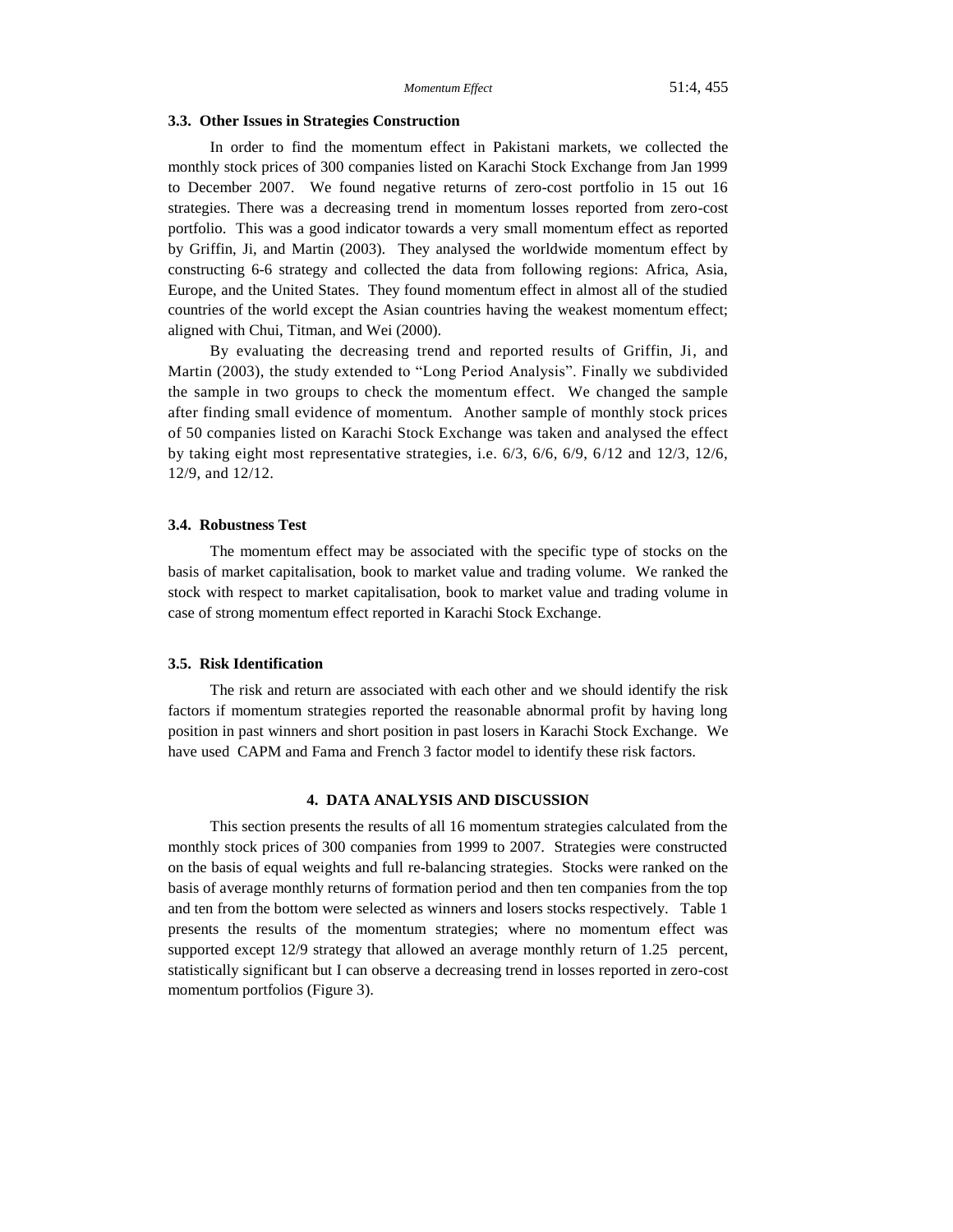51:4, 456 *Rahman and Mohsin*

| ×<br>٧<br>× |  |
|-------------|--|

*Momentum Strategies*

| <i>Momentum Strategies</i><br><b>Holding Period</b> |                |                            |             |             |                  |             |  |
|-----------------------------------------------------|----------------|----------------------------|-------------|-------------|------------------|-------------|--|
|                                                     |                |                            |             |             |                  |             |  |
|                                                     |                | J/K                        | 3           | 6           | $\boldsymbol{Q}$ | 12          |  |
|                                                     |                | Returns-Winner's Stock     | $-0.1020$   | $-0.0025$   | 0.0004           | 0.0027      |  |
|                                                     |                |                            | $*$ -0.8977 | $*$ -0.3818 | *0.07809         | $*0.5547$   |  |
|                                                     | $\epsilon$     | Returns-Loser's Stock      | 0.5861      | 0.0409      | 0.0297           | 0.0253      |  |
|                                                     |                |                            | 3.9824      | 4.5245      | 5.1255           | 5.3666      |  |
|                                                     |                | Returns-Momentum Portfolio | $-0.6881$   | $-0.0435$   | $-0.0293$        | $-0.0226$   |  |
|                                                     |                |                            | $-4.9578$   | $-5.3333$   | $-4.5974$        | $-4.1337$   |  |
|                                                     |                | Returns-Winner's Stock     | $-0.0097$   | $-0.0049$   | 0.0007           | 0.0008      |  |
|                                                     |                |                            | $*$ -1.0123 | $* -0.8268$ | $*0.1379$        | $*0.1689$   |  |
|                                                     | $\circ$        | Returns-Loser's Stock      | 0.0540      | 0.0347      | 0.0201           | 0.0249      |  |
|                                                     |                |                            | 3.4178      | 3.8584      | 4.0892           | 5.3828      |  |
|                                                     |                | Returns-Momentum Portfolio | $-0.0637$   | $-0.0396$   | $-0.0196$        | $-0.0234$   |  |
|                                                     |                |                            | $-4.2193$   | $-4.7817$   | $-3.8900$        | $-4.7719$   |  |
|                                                     |                | Returns-Winner's Stock     | $-0.0121$   | $-0.0127$   | $-0.0094$        | 0.0214      |  |
| Formation Period                                    |                |                            | $* -1.7845$ | $*$ -1.6698 | $* - 1.0758$     | 2.785444    |  |
|                                                     |                | Returns-Loser's Stock      | 0.0838      | $-0.0073$   | 0.0248           | 0.0399      |  |
|                                                     | $\sigma$       |                            | 4.6154      | $* -0.7221$ | 2.1135           | 4.1553      |  |
|                                                     |                | Returns-Momentum Portfolio | $-0.0959$   | $-0.0054$   | $-0.0342$        | $-0.0184$   |  |
|                                                     |                |                            | $-4.8441$   | $* -0.4212$ | $-3.7094$        | $-2.0648$   |  |
|                                                     |                | Returns-Winner's Stock     | 0.0140      | 0.0068      | 0.0046           | $-0.0080$   |  |
|                                                     |                |                            | 1.1503      | $*0.6581$   | $*0.6308$        | $* -1.0083$ |  |
|                                                     |                | Returns-Loser's Stock      | 0.0862      | 0.0209      | $-0.0079$        | 0.0125      |  |
|                                                     | $\overline{c}$ |                            | 4.6791      | *1.81026    | $* - 1.4481$     | $*1.4741$   |  |
|                                                     |                | Returns-Momentum Portfolio | $-0.0722$   | $-0.0141$   | 0.0125           | $-0.0205$   |  |
|                                                     |                |                            | $-3.6203$   | $-1.9947$   | $*1.1687$        | $-2.8684$   |  |

**Fig. 3. Momentum Strategies**

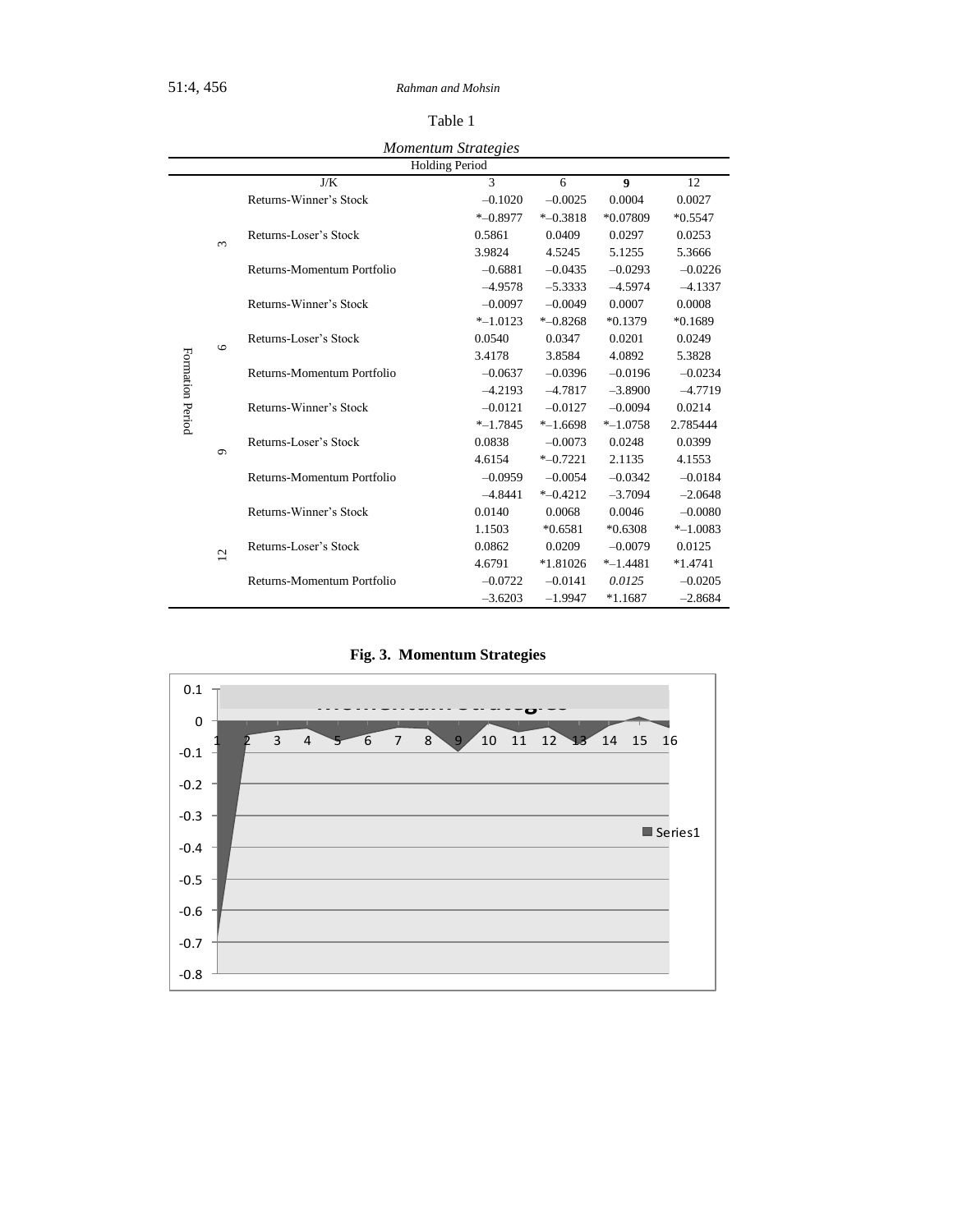*Momentum Effect* 51:4, 457

Figure 3 documented a decreasing trend except one 3/3 strategy. Very short formation with very short holding period strategies have documented abnormal results in momentum literature, i.e. one of the possibilities explained by Jegadeesh and Titman (1993) for the contrarian strategies suggested and supported by De Bondt and Thaler (1985).

This was a strong indicator towards a very slight momentum effect as reported by Griffin, Ji, and Martin (2003). They analysed the worldwide momentum effect by constructing 6-6 strategy and collected the data from following regions: Africa, Asia, Europe, and the United States. They found momentum effect in almost all of the studied countries of the world except the Asian countries having the weakest momentum effect; aligned with Chui, Titman, and Wei (2000). So, I extended our analysis to "Long Period Holding Analysis" after observing this trend where returns tendency toward profits with long holding period.

#### **4.1. Long Holding Period Analysis**

By considering contrarian strategies [De Bondt and Thaler (1985) and Chui, Titman, and Wei (2000)], I extended our analysis by increasing the holding period by 24, 36 and 48 months with the formation period of 6 and 12 months as momentum was reported only in 1 out of 16 momentum strategies, i.e. 12/9. Table 2 presents the results of long in winners' stock, short in loser's stock and zero cost portfolio returns respectively.

|                       |                 | <b>Momentum Strategies</b> |           |             |           |  |
|-----------------------|-----------------|----------------------------|-----------|-------------|-----------|--|
| <b>Holding Period</b> |                 |                            |           |             |           |  |
|                       |                 | J/K                        | 24        | 36          | 48        |  |
| Formation Period      |                 | Returns-Winner's Stock     | 0.0037    | 0.0091      | 0.0120    |  |
|                       |                 |                            | $*1.1911$ | 3.5645      | 8.7187    |  |
|                       |                 | Returns-Loser's Stock      | 0.0186    | 0.0156      | 0.0199    |  |
|                       | $\circ$         |                            | 5.1525    | 3.9694      | 9.6452    |  |
|                       |                 | Returns-Momentum Portfolio | $-0.0149$ | $-0.0065$   | $-0.0079$ |  |
|                       |                 |                            | $-4.6374$ | $*$ -1.4275 | $-7.0539$ |  |
|                       |                 | Returns-Winner's Stock     | 0.0054    | 0.0082      | 0.0112    |  |
|                       |                 |                            | 2.0605    | 3.8387      | 9.5768    |  |
|                       |                 | Returns-Loser's Stock      | 0.0178    | 0.0213      | 0.0258    |  |
|                       | $\overline{12}$ |                            | 4.0147    | 5.3252      | 11.2489   |  |
|                       |                 | Returns-Momentum Portfolio | $-0.0124$ | $-0.0131$   | $-0.0146$ |  |
|                       |                 |                            | $-3.4328$ | $-4.6501$   | $-6.8034$ |  |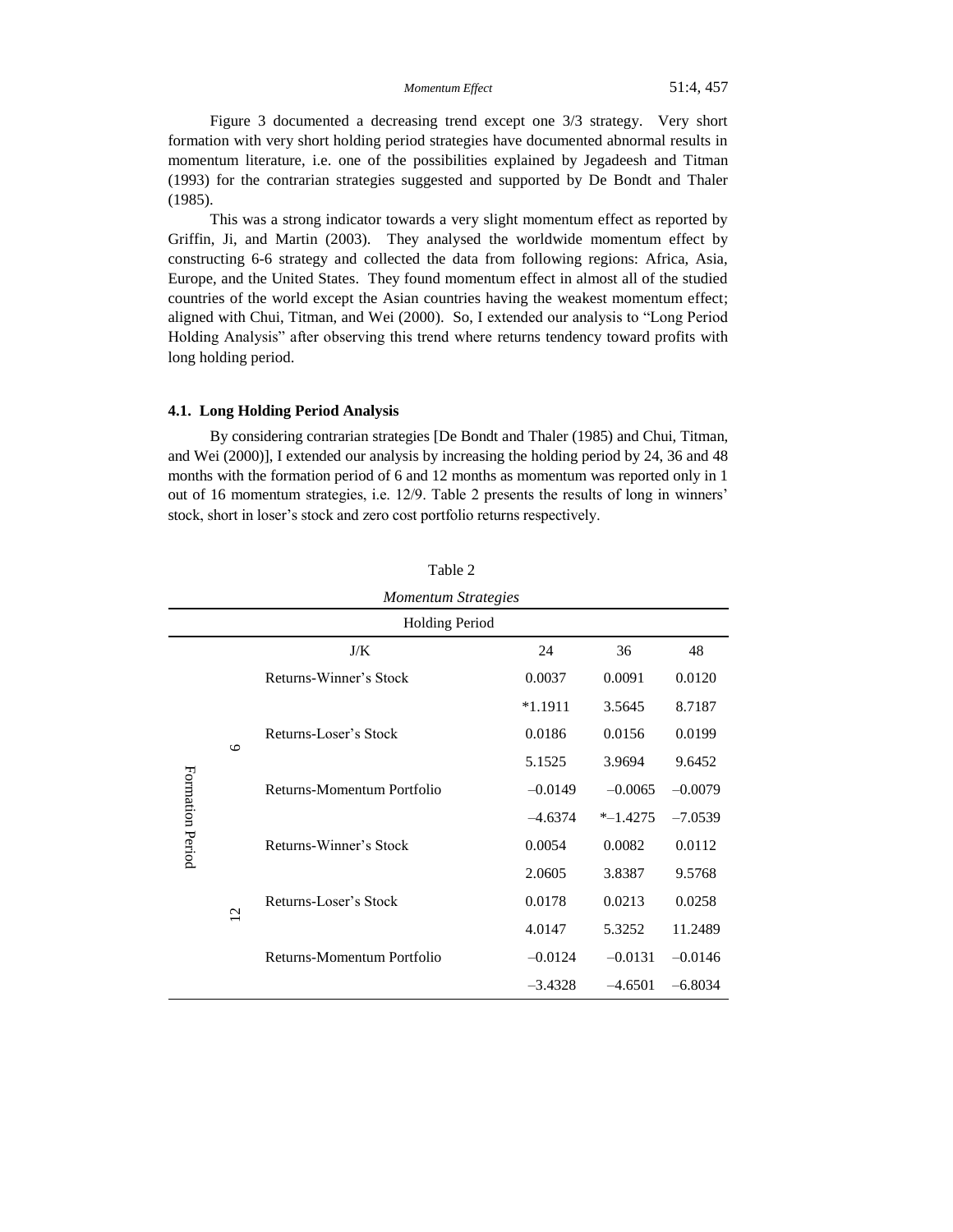# 51:4, 458 *Rahman and Mohsin*

Again all of the zero-cost momentum portfolio returns were negative and statistically insignificant (except one where negative returns were statistically significant in formation period of 6 months with holding period of 36 months). By increasing holding period there is decreasing trend in losses observed in zero-cost momentum portfolios, so it is serviceable to compare the returns in short term and long term holding periods.

### **4.2. Short Term vs. Long-term Holding Period Analysis**

I analysed zero-cost portfolio return differences between short term and long term horizon among the following strategies;

| $(1)$ 6/24 vs  | 6/3,     |
|----------------|----------|
| $(2)$ 6/36 vs  | 6/6,     |
| $(3)$ 6/48 vs  | 6/9,     |
| $(4)$ 12/24 vs | $12/3$ , |
| $(5)$ 12/36 vs | 12/6,    |
| $(6)$ 12/48 vs | 12/9.    |

Table 3 shows the positive differences in all of the 6 selected strategies, which shows decreasing trends in losses as I increased the holding period but yet no evidence of momentum effect has been reported from Karachi Stock Exchange.

| <b>Holding Period</b> |                           |                                   |        |        |           |
|-----------------------|---------------------------|-----------------------------------|--------|--------|-----------|
|                       |                           | J/K                               | $24-3$ | 36-6   | 48-9      |
| Formation<br>Period   | Ó                         | Returns-Momentum Portfolio 0.0488 |        | 0.0331 | 0.0117    |
|                       | $\overline{\mathfrak{c}}$ | Returns-Momentum Portfolio 0.0598 |        | 0.0010 | $-0.0271$ |

*Short-term vs. Long-term Holding Period Analysis*

# **4.3. Sub Sample Period Analysis**

During our analysis of stock prices of 300 companies listed on Karachi Stock Exchange, I have yet analysed momentum effect in only 1 out 16 strategies. This may be due to long sample period and literature suggests to sub divide the sample period in such a scenario to properly evaluate the momentum effect. So, I sub divided the sample period into two group based on the time horizon. I analysed the data from Jan 1999 to June 2003 in the 1st sub sample period and then from July 2003 to Dec 2007 in 2nd sub sample period as follows;

Returns of zero-cost portfolios are negative in all of 8 constructed strategies from –0.03159 to -1.03755 (Table 4). So, there is no evidence of momentum from the period of 1999 to 2003 in Karachi Stock Exchange.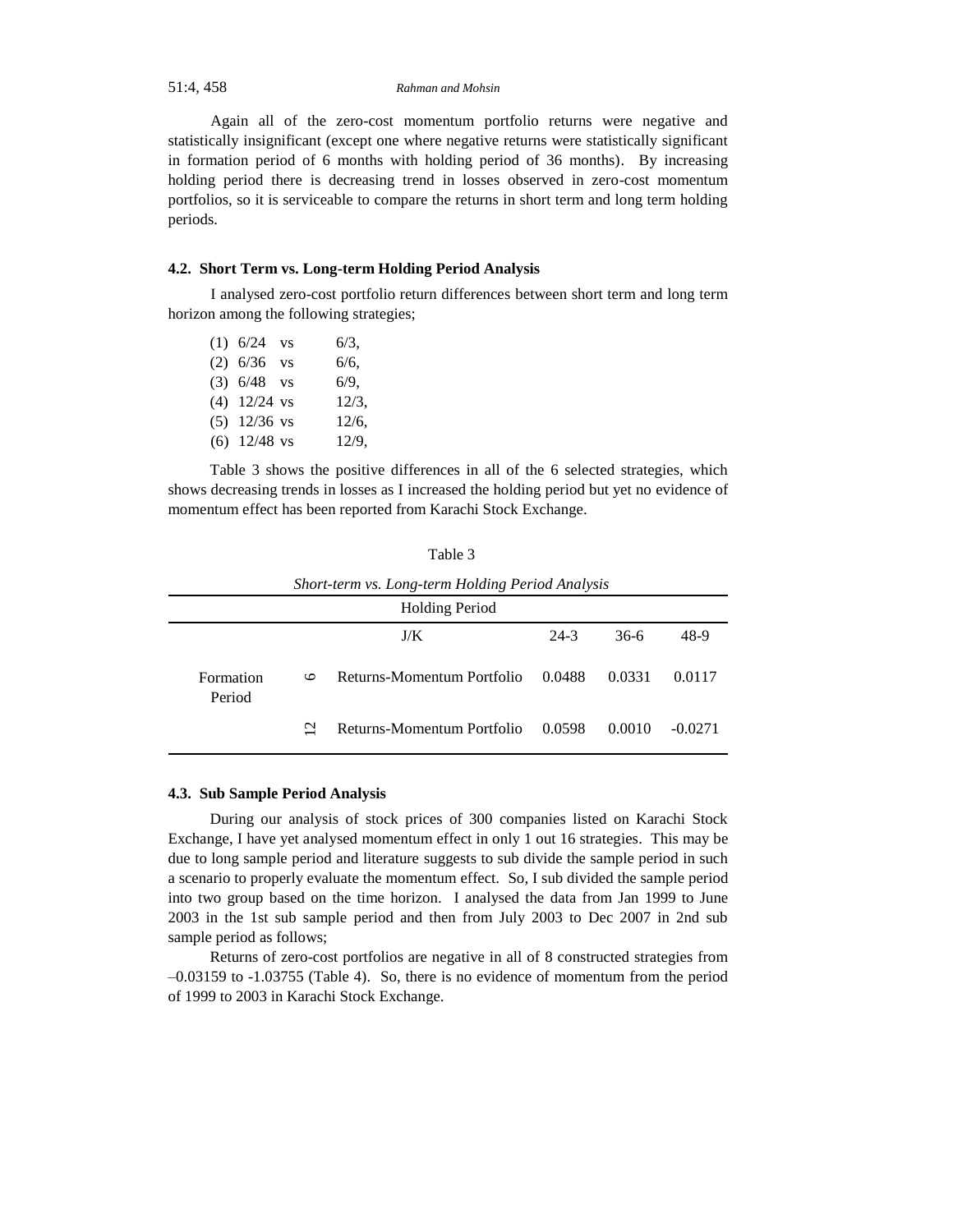| ıΓ<br>., |  |
|----------|--|
|----------|--|

|                       |          | $\mathbf \sigma$           |             |             |             |             |  |  |
|-----------------------|----------|----------------------------|-------------|-------------|-------------|-------------|--|--|
| <b>Holding Period</b> |          |                            |             |             |             |             |  |  |
|                       |          | J/K                        | 3           | 6           | 9           | 12          |  |  |
|                       |          | Returns-Winner's Stock     | $-0.1267$   | $-0.0019$   | $-0.0024$   | $-0.0001$   |  |  |
| Formation Period      |          |                            | $*$ -0.6963 | $*$ -0.1822 | $*$ -0.2879 | $*$ -0.0097 |  |  |
|                       |          | Returns-Loser's Stock      | 0.9108      | 0.0606      | 0.0439      | 0.0376      |  |  |
|                       | $\omega$ |                            | 4.0703      | 4.4581      | 5.2492      | 6.6525      |  |  |
|                       |          | Returns-Momentum Portfolio | $-1.0376$   | $-0.0624$   | $-0.0462$   | $-0.0376$   |  |  |
|                       |          |                            | $-4.3984$   | $-4.6230$   | $-4.2629$   | $-4.1535$   |  |  |
|                       |          | Returns-Winner's Stock     | $-0.0053$   | $-0.0018$   | 0.0021      | 0.0006      |  |  |
|                       |          |                            | $* -0.4069$ | $*$ -0.2216 | $*0.2644$   | $*0.0920$   |  |  |
|                       |          | Returns-Loser's Stock      | 0.0810      | 0.0543      | 0.0331      | 0.0398      |  |  |
|                       | $\circ$  |                            | 3.3449      | 4.4518      | 5.9182      | 7.1006      |  |  |
|                       |          | Returns-Momentum Portfolio | $-0.0863$   | $-0.0561$   | $-0.0316$   | $-0.0392$   |  |  |
|                       |          |                            | $-3.3057$   | $-4.6817$   | $-4.0579$   | $-4.9265$   |  |  |
|                       |          |                            |             |             |             |             |  |  |

*Momentum Strategies (Sub Period Analysis, 1999-2003)*

Table 5 also shows the negative returns of zero-cost portfolios in all of the 8 constructed strategies ranging from –0.00646 to –0.31532. Consistency in decreasing trend is obvious from both sub sample periods (Tables 4 and 5).

| $\sim$<br>۰.<br>۰,<br>×<br>×<br>×<br>٧ |
|----------------------------------------|
|----------------------------------------|

|  |  | Momentum Strategies (Sub Period Analysis, 2003-2007) |
|--|--|------------------------------------------------------|
|  |  |                                                      |

|                     |         |                            | <b>Holding Period</b> |             |              |             |
|---------------------|---------|----------------------------|-----------------------|-------------|--------------|-------------|
|                     |         | J/K                        | 3                     | 6           | 9            | 12          |
| Formation<br>Period |         | Returns-Winner's Stock     | $-0.1010$             | $-0.0027$   | $-0.0005$    | 0.0012      |
|                     |         |                            | $*$ -0.6295           | $* -0.2720$ | $*$ -0.0740  | $*0.1901$   |
|                     |         | Returns-Loser's Stock      | 0.2143                | 0.0204      | 0.0122       | 0.0087      |
|                     | $\sim$  |                            | $*1.1670$             | $*1.7936$   | $*1.6034$    | $*1.4912$   |
|                     |         | Returns-Momentum Portfolio | $-0.3153$             | $-0.0230$   | $-0.0127$    | $-0.0075$   |
|                     |         |                            | $-2.6440$             | $-2.9796$   | $-2.0326$    | $-1.4697$   |
|                     |         | Returns-Winner's Stock     | $-0.0074$             | $-0.0046$   | $-0.0018$    | $-0.0062$   |
|                     |         |                            | $*$ -0.5246           | $* -0.4635$ | $*$ -0.2517  | $*$ -0.9747 |
|                     |         | Returns-Loser's Stock      | 0.0283                | 0.0122      | 0.0051       | 0.0061      |
|                     | $\circ$ |                            | 1.3612                | $*0.8737$   | $*0.6650$    | $*1.005$    |
|                     |         | Returns-Momentum Portfolio | $-0.0357$             | $-0.0168$   | $-0.0065$    | $-0.0123$   |
|                     |         |                            | $-2.4019$             | $*$ -1.4779 | $*$ -1.04156 | $-2.3854$   |

Then I changed the sample and selected another 50 companies listed on the Karachi Stock Exchange. Here, I limited our analysis by taking eight most representative strategies, i.e. 6/3, 6/6, 6/9, 6/12 and 12/3, 12/6, 12/9, and 12/12.

Table 6 presents that monthly average return of zero-cost momentum portfolios are (0.0523, –0.0085, 0.0064, 0.0059, 0.0289, 0.0200, 0.0102, and 0.0012). These returns are positive in 7 out of 8 strategies. To find out the average momentum effect value in Karachi Stock Exchange on the basis of these 8 constructed strategies, 3/3 should not be included in average value with reference to the discussion on the contradiction between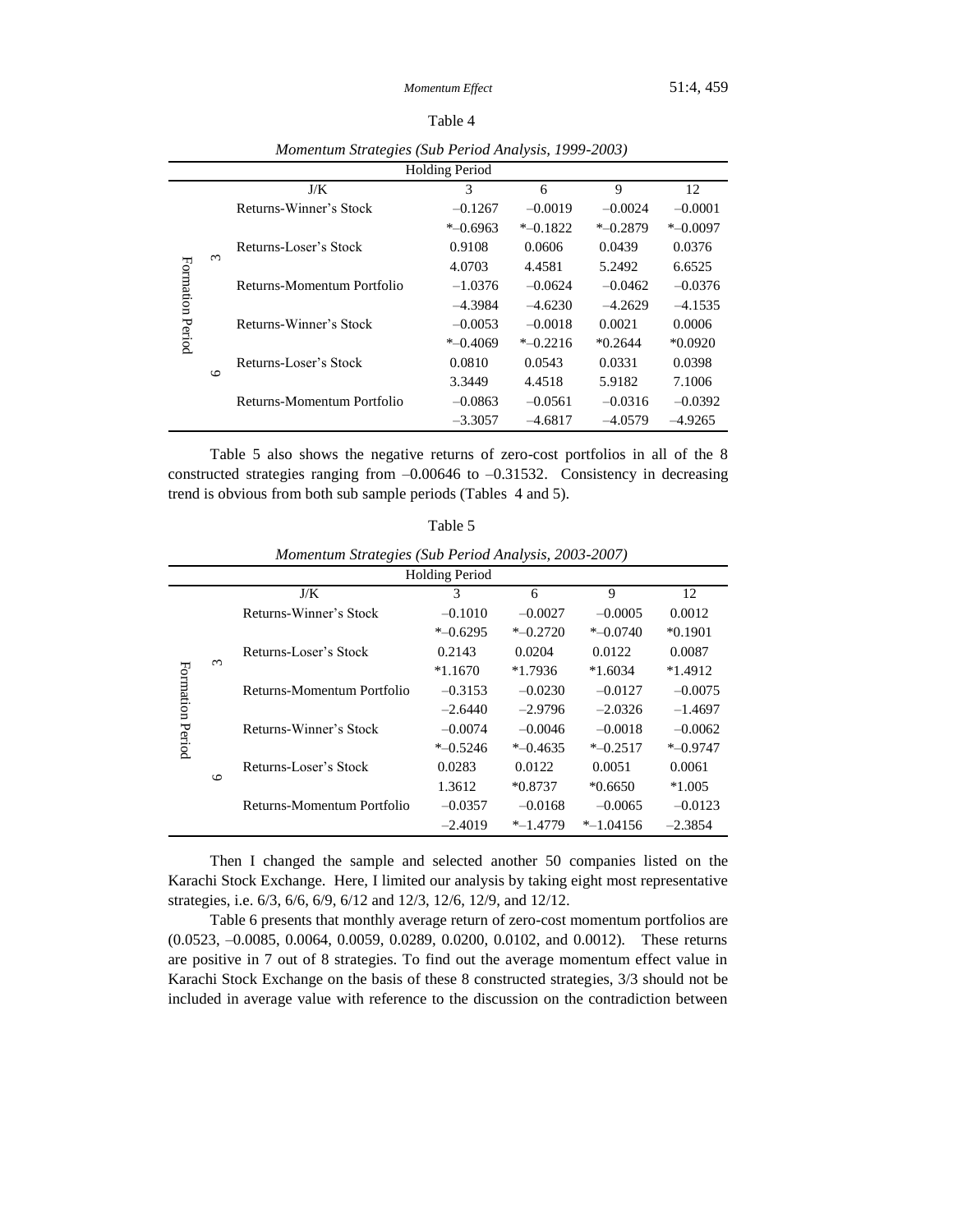practitioners and the proponents of contrarian strategy by Jegadeesh and Titman (1993) and 6/6 should also be excluded due to Jan effect. So, I calculated the average monthly return from 6 out of 8 strategies as 0.012 and significant only in 12/3, 12/6 and 12/9 strategy. I conclude our analysis as there is very low momentum effect in Karachi Stock Exchange and these results are aligned with Griffin, Ji, and Martin (2003), Chui, Titman, and Wei (2000) and Rouwenhorst (1999).

| ıe<br>an |  |
|----------|--|
|----------|--|

| <b>Momentum Strategies</b> |                 |                            |             |             |           |           |  |
|----------------------------|-----------------|----------------------------|-------------|-------------|-----------|-----------|--|
| <b>Holding Period</b>      |                 |                            |             |             |           |           |  |
|                            |                 | J/K                        | 3           | 6           | 9         | 12        |  |
| Formation<br>Period        |                 | Returns-Winner's Stock     | 0.0445      | 0.0063      | 0.0157    | 0.0198    |  |
|                            |                 |                            | 5.2500      | $*0.7755$   | 2.1159    | $*1.7907$ |  |
|                            | $\mathbf \circ$ | Returns-Loser's Stock      | $-0.0133$   | 0.0148      | 0.0086    | 0.0129    |  |
|                            |                 |                            | $*$ -1.6769 | $*1.4598$   | $*1.0179$ | $*0.9876$ |  |
|                            |                 | Returns-Momentum Portfolio | 0.0523      | $-0.0085$   | 0.0064    | 0.0059    |  |
|                            |                 |                            | 6.4559      | $*$ -1.1432 | $*0.6006$ | 0.5231    |  |
|                            |                 | Returns-Winner's Stock     | 0.0489      | 0.0463      | 0.0296    | 0.0162    |  |
|                            |                 |                            | 6.4381      | 4.4918      | 2.5752    | $*1.609$  |  |
|                            | $\overline{2}$  | Returns-Loser's Stock      | $-0.0185$   | $-0.0003$   | 0.0059    | 0.0142    |  |
|                            |                 |                            | $-3.8817$   | $*$ -0.0348 | $*0.6220$ | $*1.0993$ |  |
|                            |                 | Returns-Momentum Portfolio | 0.0289      | 0.0200      | 0.0102    | 0.0012    |  |
|                            |                 |                            | 3.6678      | 3.3368      | 2.5315    | $*0.3218$ |  |

Italic values indicates the momentum effect.

# **5. CONCLUSION**

Objective of this paper is to analyse the momentum effect in Karachi Stock Exchange. I constructed 16 momentum strategies (3-3, 3-6, 3-9, 3-12; 6-3, 6-6, 6-9, 6- 12; 9-3, 9-6, 9-9, 9-12; 12-3, 12-6, 12-9, and 12-12) by following equal weighted, full rebalancing and Decile techniques. I collected the data of 300 companies listed on Karachi Stock Exchange from 1999 to 2007. Stocks were ranked on the basis of average monthly stock returns and top ten stocks were selected as winner's stock and bottom ten were selected as loser's stock. Zero-cost momentum portfolio was constructed as long position in winner's stock portfolio and short position in loser's stock portfolio. Returns of zero-cost momentum portfolio were positive only in 1 out of 16 strategies. And a decreasing trend in losses reported in 15 strategies was observed, so I extend our analysis on "Long Period Analysis", "Short term and Long term Holding Period Analysis" and at the end I sub divide the sample in two groups and check the momentum effect. Here I find very slight evidence of momentum and I consider it better to change the sample. So, I took another sample of monthly stock prices of 50 companies listed on Karachi Stock Exchange and analysed the effect by taking eight most representative strategies, i.e. 6/3, 6/6, 6/9, 6/12 and 12/3, 12/6, 12/9, and 12/12. These strategies were also constructed on the basis of equal weighted, full rebalancing and Decile techniques. I calculated the average monthly return from 6 out of 8 strategies as 0.012 and significant only in 12/3, 12/6 and 12/9 strategy. I conclude our analysis as there is very low momentum effect in Karachi Stock Exchange and these results are aligned with Griffin, Ji, and Martin (2003), Chui, Titman, and Wei (2000) and Rouwenhorst (1999).